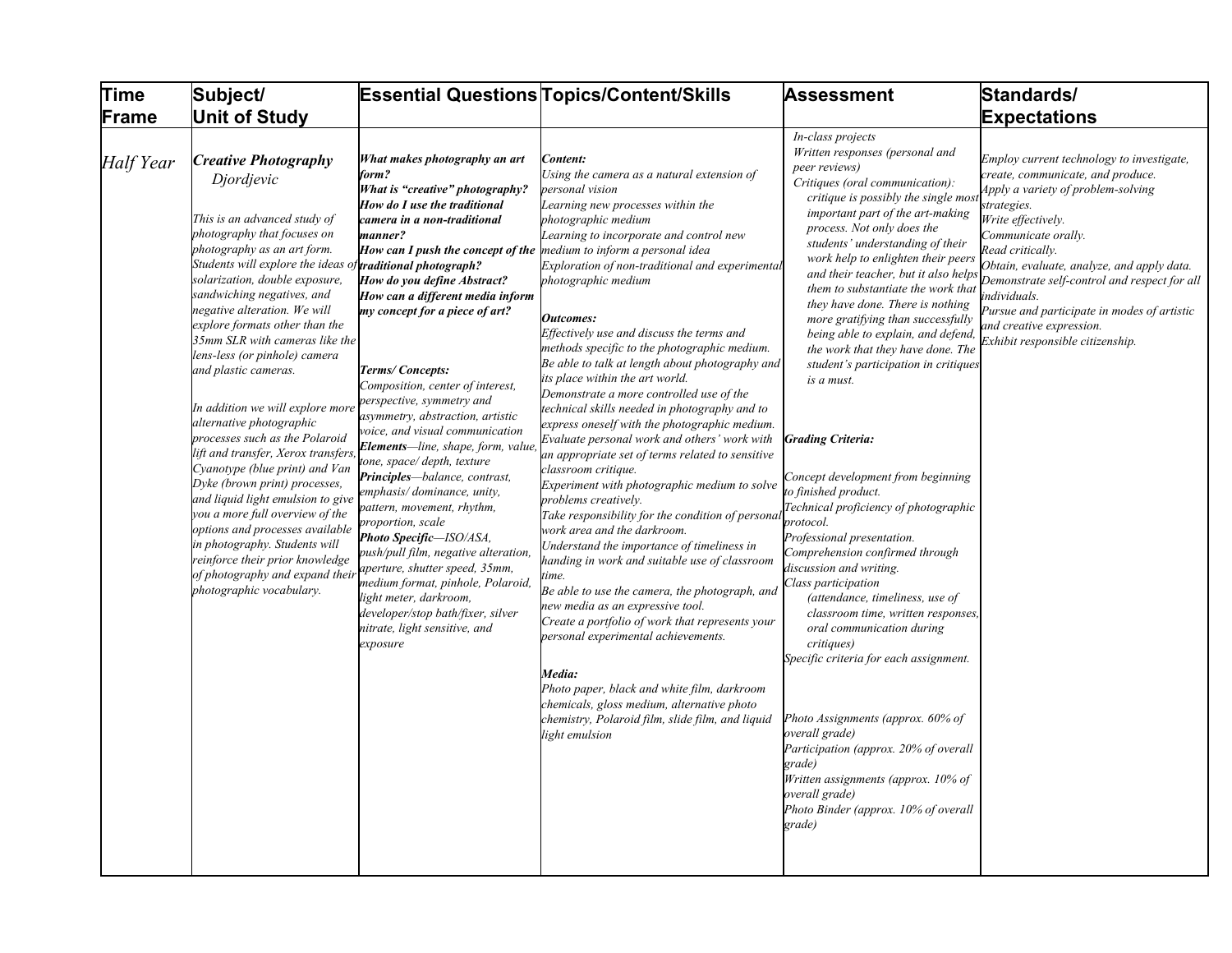| Time<br>Frame | Subject/<br><b>Unit of Study</b>                                                              |                                                                                                                                                                                                                                                                      | <b>Essential Questions Topics/Content/Skills</b>                                                                                                                                                                                                    | <b>Assessment</b>                                                                                                                                                                                                                 | Standards/<br><b>Expectations</b>                                                                                                                                                                               |
|---------------|-----------------------------------------------------------------------------------------------|----------------------------------------------------------------------------------------------------------------------------------------------------------------------------------------------------------------------------------------------------------------------|-----------------------------------------------------------------------------------------------------------------------------------------------------------------------------------------------------------------------------------------------------|-----------------------------------------------------------------------------------------------------------------------------------------------------------------------------------------------------------------------------------|-----------------------------------------------------------------------------------------------------------------------------------------------------------------------------------------------------------------|
| Aug           | Introduction<br>$1/2$ week                                                                    | What will we learn in Creative<br>photography?<br>Is photography an art form?<br>What is non-traditional<br>photography?<br>What is an alternative process?                                                                                                          | Classroom rules and course expectations.<br>Identify different media within photography and<br>discuss what makes them creative.<br>Define the alternative process.                                                                                 | Classroom discussion                                                                                                                                                                                                              | 1.12 safety and maintenance of<br>workspace<br>1.15 health hazards<br>7.5 Analyze how arts are portrayed in<br>contemporary culture<br>7.10 role of institutions in supporting<br>arts and creating market      |
| Sept          | <b>Holga Photography</b><br>2 weeks                                                           | How can you take photos with a<br>plastic camera?<br>What is the advantage of using a<br>toy camera?<br>What famous photographers used a<br>toy camera?<br>How can you control your photo<br>with only one shutter speed and one a plastic Holga camera<br>aperture? | Identify how a plastic camera actually works<br>Learn how to roll medium format film into a toy $W$ as the student successful with the<br>camera and operate said camera<br>Explain the process of chance and limitations of                        | Contact sheet and prints<br>plastic camera-does their work show<br>forethought about the limitations and<br>advantages<br>of the Holga camera?                                                                                    | 1.9 characteristics of media<br>1.11 single subject thru series of works<br>1.14 mastery of one medium<br>9.9 concentration on historical media and<br>technologies for effects in today's art<br>5.10 critique |
| Sept          | <b>Alternative processes</b><br>Van Dyke/Cyanotype<br>2 weeks                                 | What is an alternative process?<br>How can we expose our images<br>using the sun?<br>What chemicals are dangerous?                                                                                                                                                   | Classroom demo on the proper etiquette of the<br>alternative process and chemistry<br>Make successful prints using digital negatives<br>and cyanotype or van dyke liquid emulsion<br>Demonstrate proper understanding of the<br>alternative process | Observation of process from beginning 1.9 characteristics of media<br>to end<br>Final print created with the process<br>Good digital negative print<br>Proper mounting of alternative process 1.14 mastery of one medium<br>piece | 1.12 safety and maintenance of<br>workspace<br>1.13 use media for desired effects<br>9.9 concentration on historical media and<br>technologies for effects in today's art                                       |
| Oct           | Pushing/pulling film<br>2 weeks<br>Film Development with new<br>times for push/pull technique | How do you control the light<br>around vou?<br>What needs to be considered when<br>you are pulling or pushing film?<br>Can you push and pull film on the<br>same roll?<br>How does this change the look of<br>vour film?                                             | Classroom discussion of the push/pull process<br>and when it is necessary (or helpful).<br>When to use the push/pull as an effect in your<br>film                                                                                                   | Contact sheet and prints from<br>push/pull project<br>Making sure subject matter works well<br>with push/pull technique<br>Proper use of time/temperature chart<br>and successful development of film<br>with new times           | .9 characteristics of media<br>1.14 mastery of one medium<br>5.10 critique                                                                                                                                      |
| Oct           | Polaroid lift/transfer                                                                        | What is a Polaroid lift or<br>transfer?                                                                                                                                                                                                                              | Class demo on the Polaroid transfer and lift                                                                                                                                                                                                        | Observation of in-class workshop                                                                                                                                                                                                  | .9 characteristics of media<br>1.12 safety and maintenance of                                                                                                                                                   |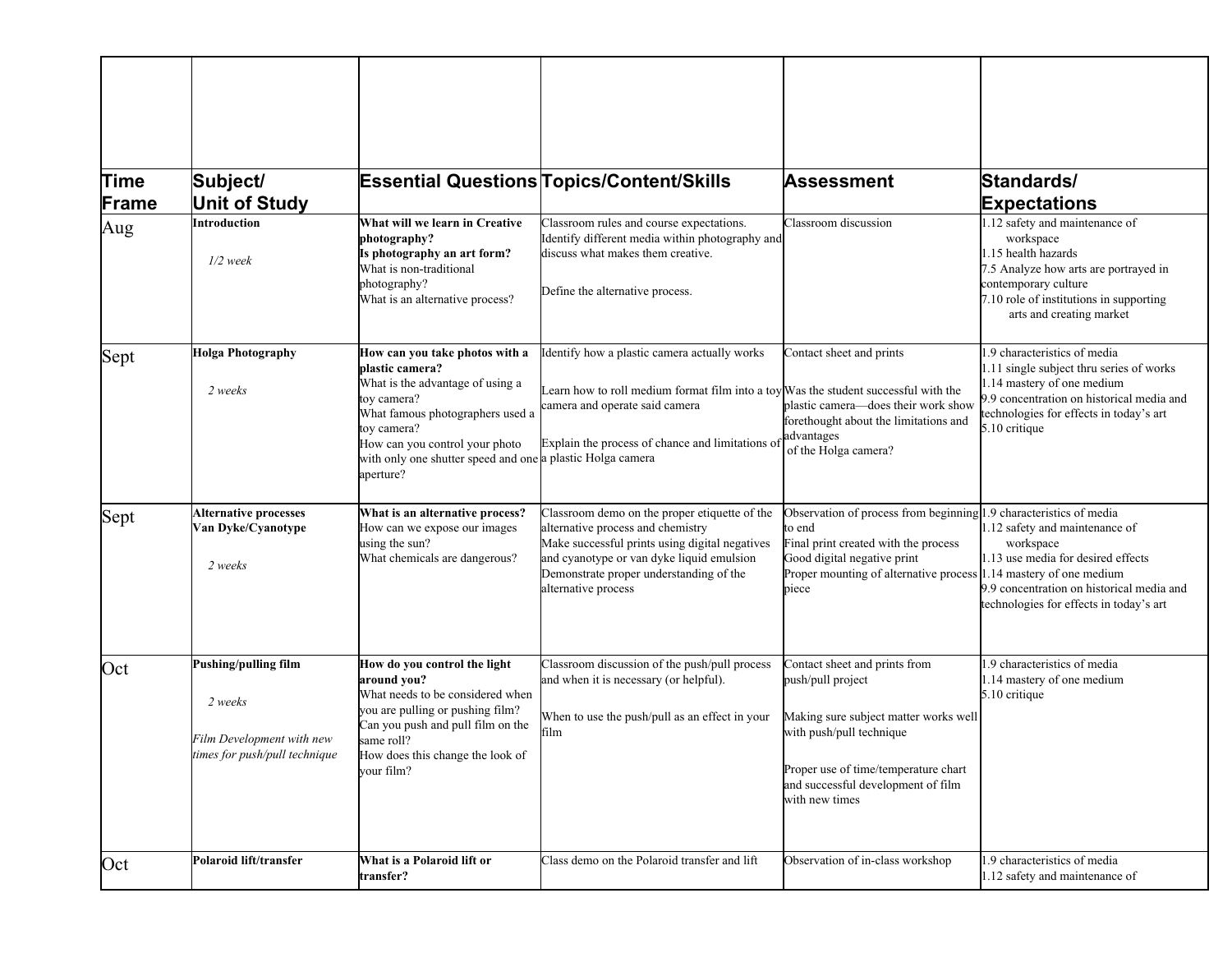|            | 2 weeks                                                | Why would artists use this<br>technique in their work?<br>Why are artists upset about the loss<br>of the Polaroid corporation?                                                                                               | Careful consideration of water temperature for<br>lifts<br>Proper clean-up of Polaroid materials                                                                                                                                                                                                | Final mounted photographs                                                                                               | workspace<br>.13 choose media for specific effects                                                                                                                                                                                                                                                               |
|------------|--------------------------------------------------------|------------------------------------------------------------------------------------------------------------------------------------------------------------------------------------------------------------------------------|-------------------------------------------------------------------------------------------------------------------------------------------------------------------------------------------------------------------------------------------------------------------------------------------------|-------------------------------------------------------------------------------------------------------------------------|------------------------------------------------------------------------------------------------------------------------------------------------------------------------------------------------------------------------------------------------------------------------------------------------------------------|
| <b>Nov</b> | <b>Double Exposure</b><br>2 weeks                      | What makes double exposures<br>interesting to look at?<br>Why would photographers use this<br>technique?<br>What are you looking to get from<br>your double exposures?                                                       | Trusting the idea of "chance" in your work.<br>Photographing one subject and then another<br>entirely different subject on the same roll.                                                                                                                                                       | Evidence of pre-planning using the<br>process of double exposure.<br>Strength of the final chosen images.               | .13 choose media for specific effects<br>9.8 effectiveness of a particular<br>technology to achieve artistic effect<br>5.10 critique                                                                                                                                                                             |
| Nov/Dec    | <b>Negative Alteration</b><br>1 week                   | How can I make a traditional<br>medium (like a negative) into a<br>non-traditional artistic process?<br>How can I make an older negative<br>into a new art piece?                                                            | Taking an old negative and "altering" it in some<br>manner.<br>Using sharpies and drypoint pens to draw on<br>and cut their negatives into new art pieces.<br>Creative thinking and problem solving<br>techniques to reinvent the old negative                                                  | on negative alteration<br>Strength of final piece in terms of print<br>quality<br>Strength of creativity in final piece | Observation of in-classroom workshop 1.13 choose media for specific effects<br>9.8 effectiveness of a particular<br>technology to achieve artistic effect<br>5.10 critique                                                                                                                                       |
| Dec/Jan    | <b>Final Project:</b><br><b>Film Stills</b><br>3 weeks | How do I make my images look<br>like film stills?<br>What is a film still?<br>Considering the movie that is<br>chosen, how can I use the<br>techniques learned over the<br>semester to inform the idea of my<br>film stills? | Creating a project using technique learned over<br>the semester.<br>Taking a moving picture (film/movie) and<br>creating a set of stills that capture the feel or<br>look of that movie<br>Being able to think creatively about an<br>intangible idea, and re-produce it in a visual<br>manner. | Written piece on chosen movie-the<br>feel, the look.<br>The finished piece                                              | .13 reasonable choices for desired effects<br>2.17 personal style thru<br>elements/principles<br>3.10 Create images that are original and<br>communicate ideas<br>4.9 Complete long-term projects<br>4.10 develop idea in multiple stages<br>5.10 critique<br>8.11 analyze artistic allusions in works of<br>art |

At various points throughout the year, the course will touch on the following topics:

1.9 demonstrate the ability to create 2D and3D works that show knowledge of unique characteristics of particular media, materials, and tools *(ongoing)*

1.12 Describe and apply procedures to ensure safety and proper maintenance of the workspace, materials, and tools *(ongoing)*

- 1.15 Describe and apply procedures for the safe and proper maintenance of the workspace, material, and tools; identify potential health hazards associated with the materials and techniques, and possible substitutes for hazardous materials *(ongoing)*
- 2.14 Review systems of visualizing information and depicting space and volume; and create works using these systems
- 2.16 Create artwork that demonstrates a purposeful use of the elements and principals of design to convey meaning and emotion
- 3.11 Demonstrate the ability to portray emotions and personality through the rendering of physical characteristics in 2D and 3D work
- 3.12 Demonstrate the ability to use representation, abstraction, or symbolism to create 2D and 3D artwork that conveys a personal point of view about issues and ideas
- 4.14 Demonstrate an ability to see their own personal style and discriminate among historical and contemporary styles
- 5.10 Critique their own work, the work of peers, and the work of professional artists, and demonstrate an understanding of the formal, cultural, and historical contexts of the work (ongoing)

6.6 form and function *(ongoing)*

- 7.5 artists' portrayals in contemporary media
- 7.8 portrayal of arts and artists in the past by analyzing historical sources
- 8.8 relation of style to tradition & context
- 9.6 compare available materials, inventions, and technology of two historical periods